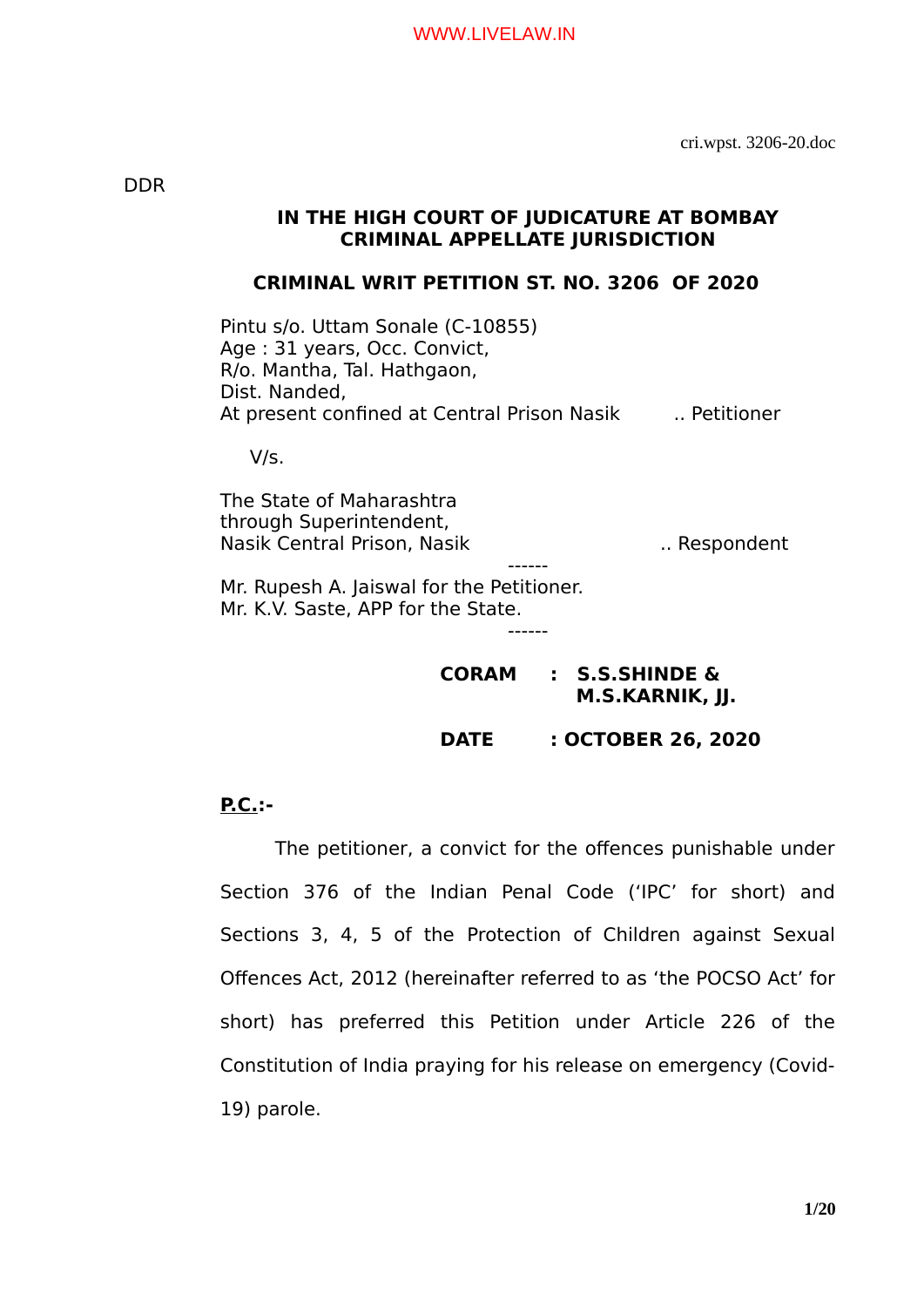cri.wpst. 3206-20.doc

2. The petitioner was arrested on 7/12/2013 for the above mentioned offences and by the judgment and order rendered by the Additional Sessions Judge, Nanded was sentenced to undergo imprisonment for 10 years for the offences punishable under Section 376 of the IPC and Sections 3,4, 5 of the POCSO Act.

3. The learned counsel for the petitioner submitted that the petitioner was once released on parole for attending marriage on 10/4/2019 and he surrendered on time i.e. on 20/4/2019. Learned counsel invited our attention to the Rule 19 (1) (C) of the "The Maharashtra Prisons (Mumbai Furlough and Parole (Amendment) Rules, 2020 (hereinafter referred to as "the said Rules" for short) which is extracted in paragraph 8 of this order and especially the proviso thereof to submit that as the petitioner is not convicted under the provisions of MCOC, PMLA, MPID, NDPS, UAPA, the condition precedent to release the petitioner on parole as classifed by the High Powered Committee stands satisfed. In his submission, the beneft of Clause (1) and (2) of Rule 19 is available to the petitioner as POCSO Act is not specifed as a Special Act in the proviso.

4. Learned counsel would submit that admittedly the petitioner is not released on parole or furlough on at least two

**2/20**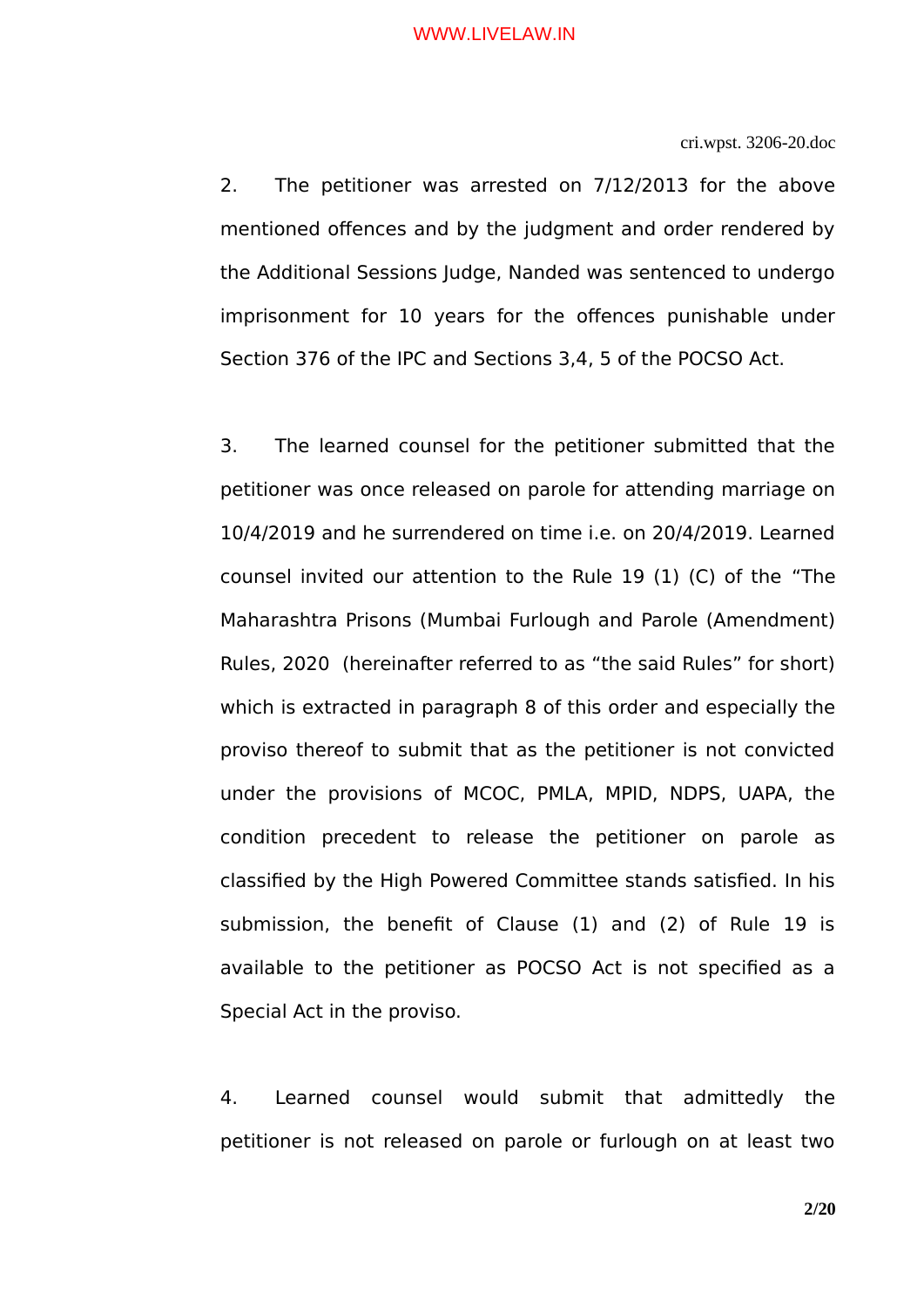occasions prior to moving the application for release on emergency (Covid-19) parole. This is one of the ground for rejection of the application.

5. Learned counsel for the petitioner would further submit that the petitioner has undergone 6 years and 9 months of actual imprisonment and including remission he has undergone 8 years of imprisonment, thus, has undergone his substantial part of sentence and his conduct in jail is good.

6. Learned counsel invited our attention to the impugned order dated 31/8/2020 as regards the second ground on which the application is rejected by the competent authority which is that as the petitioner has been convicted under the provisions of the POCSO Act and sentenced to suffer imprisonment for a term exceeding 7 years, he is not eligible for the beneft of the State Government Notifcation dated 8/5/2020. Inviting our attention to the Notifcation dated 8/5/2020, the learned counsel would submit that the said Notifcation nowhere stipulates that the conviction of more than 7 years imprisonment under the POCSO Act is an impediment to deprive the petitioner benefit of emergency (Covid-19) parole. In support of his submission, learned counsel for the petitioner relied upon the decision of this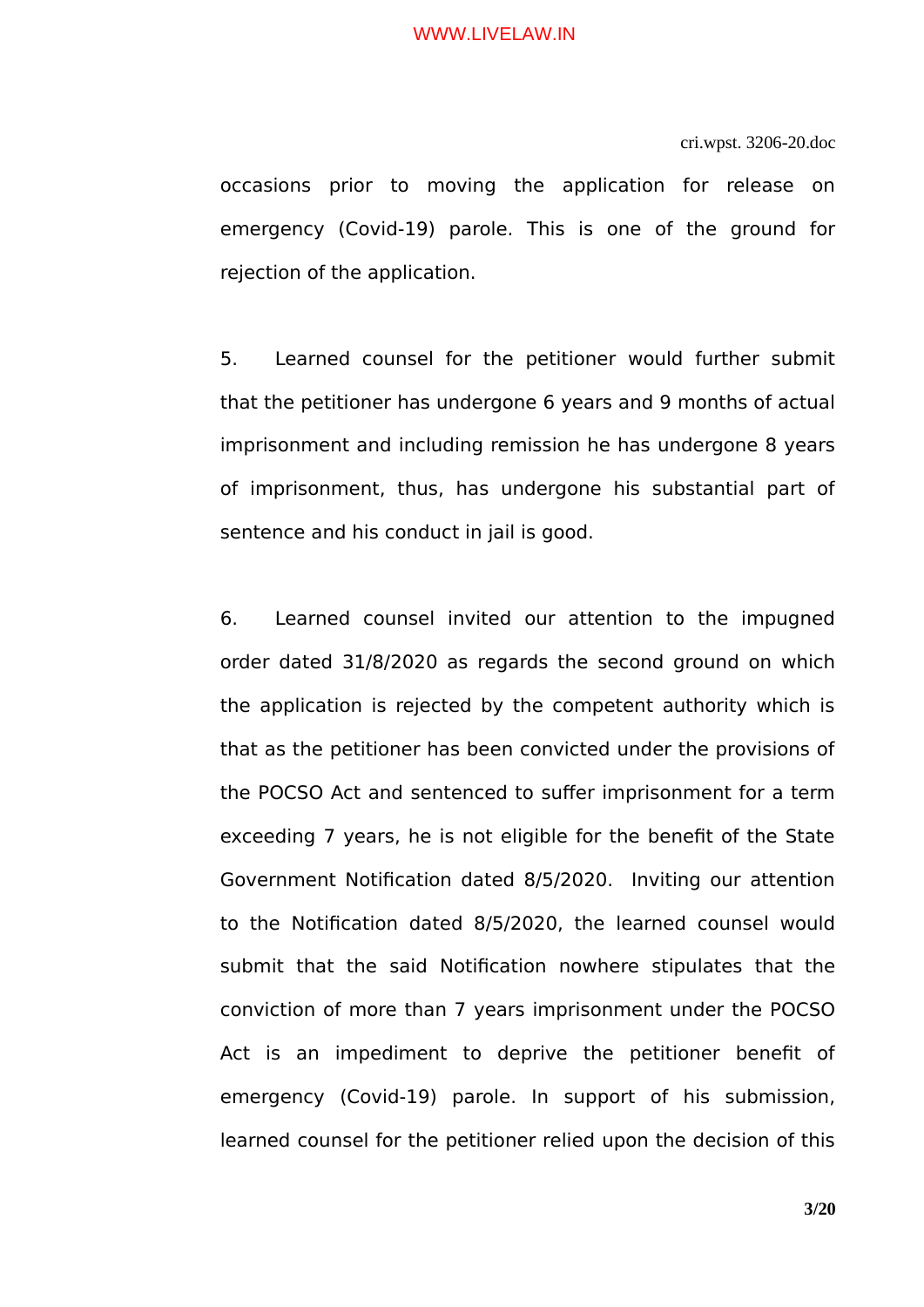Court in the case of **Kalyan s/o. Bansidharrao Renge Vs. The State of Maharashtra & anr.[1](#page-3-0)** to contend that even in respect of a conviction by a trial Court for the offence punishable under Section 376 (2) (g) of the IPC where a sentence of 10 years of Rigorous Imprisonment has been awarded, this Court directed release of the convict on emergency parole of 45 days.

7. Learned counsel also relied upon the decision of this Court in **Vijendra Malaram Ranwa vs. State of Maharashtra & anr.[2](#page-3-1)** to contend that though the petitioner – convict therein was convicted for the offences punishable under Section 6,10,12 of the POCSO Act, considering the language of proviso of Rule 19 (1) (C) of the "The Maharashtra Prisons (Mumbai Furlough and Parole (Amendment) Rules, 2020 (hereinafter called as "the said Rules" for short) and particularly in view of the fact that the ofence under POCSO Act is not mentioned in the proviso as a bar for grant of parole, this Court directed the release of the petitioner on parole. He, therefore, would submit that the issue is no more *res-integra* and therefore, there cannot be an impediment for releasing the petitioner on parole only because he is convicted for the offences punishable under the POCSO Act.

<span id="page-3-0"></span><sup>1</sup> Criminal Writ Petition No.ASDB-LD-VC-265/2020

<span id="page-3-1"></span><sup>2</sup> Criminal LD-VC Writ Petition no. 112/2020-Nagpur Bench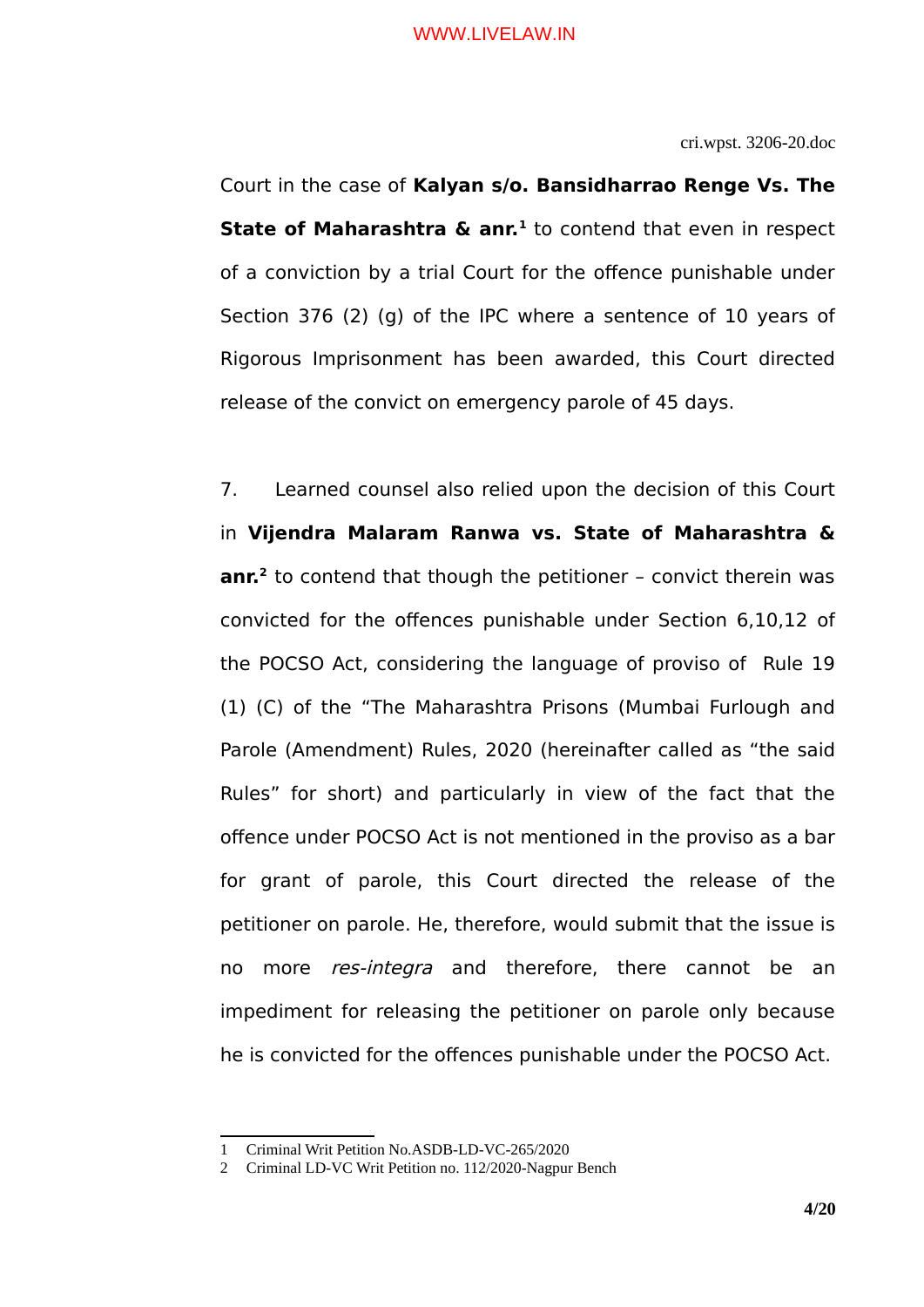cri.wpst. 3206-20.doc

8. The learned APP on the other hand would submit that the petitioner having been convicted for serious ofences under the POCSO Act which is a Special Act within the meaning of the proviso of Rule 19 (1) (C) of the said Rules, the petitioner is not entitled to the relief of emergency parole.

9. After the matter was argued on the last date, we came across the following decisions rendered by this Court which in our opinion have an important bearing on the controversy involved in the present case viz. (i) **National Alliance for People's Movements vs. The State of Maharashtra & ors.[3](#page-4-0)** , (ii) **Sardar s/o. Shawali Khan vs. The State of Maharashtra & anr.[4](#page-4-1)** and (iii) **Shubham s/o. Devidas Gajbhare vs. The State of Maharashtra[5](#page-4-2)** .

10. When the matter was listed today, we brought to the notice of learned counsel for petitioner the decision of this Court in the case of **Subham s/o. Devidas Gajbhare**. Learned counsel for the petitioner had himself appeared in the case of **Subham s/o. Devidas Gajbhare**. This Court considered the provisions of Rule 4(21) of the Maharashtra Prisons (Bombay Furlough and Parole) Rules, 1959 which shows that when there is a conviction for

<span id="page-4-0"></span><sup>3</sup> PIL-CJ-LD-VC-NO.44/2020

<span id="page-4-1"></span><sup>4</sup> Criminal Writ Petition No.520/2020 (Aurangabad Bench)

<span id="page-4-2"></span><sup>5</sup> Criminal Writ Petition No. 1135/2020 (Aurangabad Bench)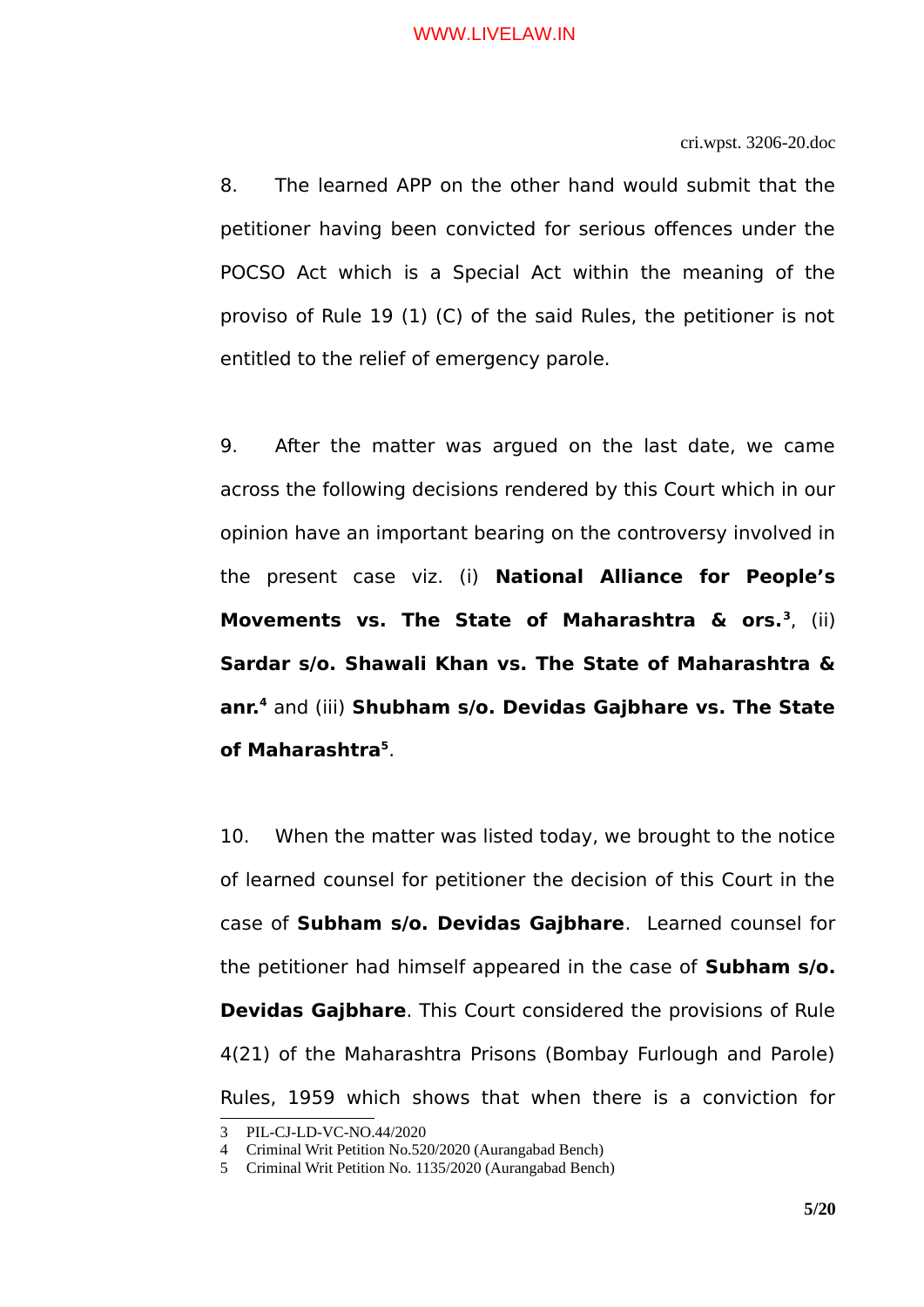sexual offences against minor then benefit of furlough cannot be given to such a prisoner. This Court considered the guidelines dated 11th May, 2020 of the High Powered Committee wherein it has been advised not to give benefit of emergency (Covid-19) parole when conviction is for the offence punishable under Section 366(A) and also under Section 376 of the IPC. It is observed that in Rule 4(12), rape is also covered and so such convict is not entitled to get beneft of the parole and furlough. We fnd that the issue involved in **Subham s/o. Devidas Gajbhare**'s case is similar to the one in the present case. As learned counsel for the petitioner had appeared in **Subham s/o. Devidas Gajbhare**'s case which was decided as recently as on 13<sup>th</sup> October, 2020, following the best practices of the Bar, we would have expected the Counsel for the petitioner to have brought this decision to our notice though the same is adverse to the petitioner's cause. Learned counsel for the petitioner has tendered apology for the same. Be that as it may, we proceed to deal with the issue in the light of the decisions above stated.

11. The Government of Maharashtra made the rules called "The Maharashtra Prisons (Mumbai Furlough and Parole (Amendment) Rules, 2020 thereby amending sub-Rule (1) of Rule 19 of the Maharashtra Prisons (Mumbai Furlough and Parole)

**6/20**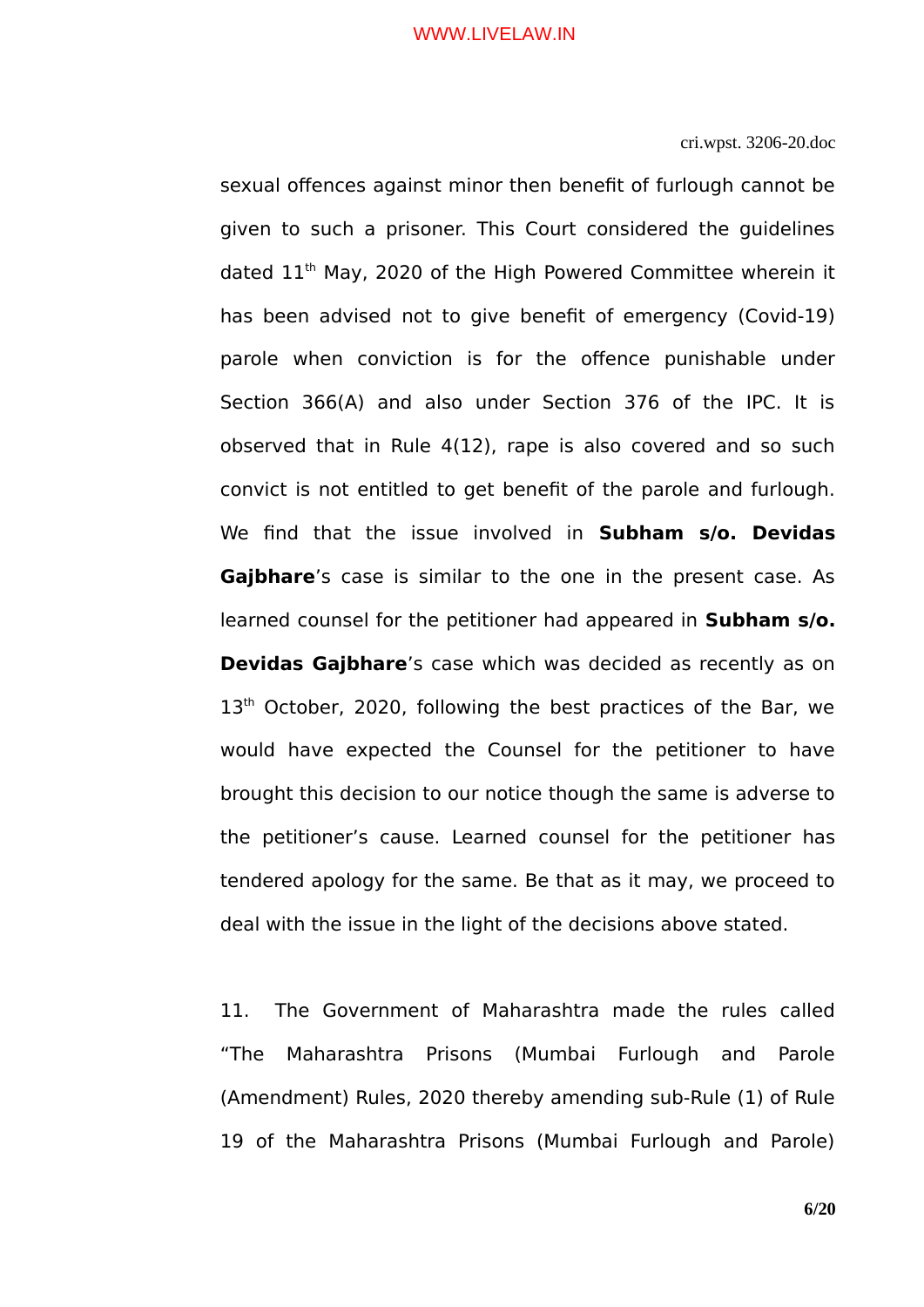Rules, 1959. The following Clause was added after Clause (B) in sub-Rule (1) of Rule 19 of the said Rules as by way of an amendment :

"(C) On declaration of epidemic under the Epidemic Diseases Act, 1897, by State Government :

(i) For convicted Prisoners whose maximum punishment is 7 years or less, on their application shall be favourable considered for release on emergency parole by the Superintendent of Prison for a period of 45 days or till such time that the State Government withdraws the Notifcation issued under the Epidemics Diseases Act, 1897, whichever is earlier. The initial period of 45 days shall stand extended periodically in blocks of 30 days each, till such time that the said Notifcation is in force (in the event the said Notifcation is not issued within the frst 45 days). The convicted prisoners shall report to the concerned police station within whose jurisdiction they are residing, once in every 30 days.

(ii) For convicted prisoners whose maximum sentence is above 7 years shall on their application be appropriately considered for release on emergency parole by Superintendent of Prison, if the convict has returned to prison on time on last 2 releases (whether on parole or furlough) for the period of 45 days or till such time that the State Government withdraws the Notifcation issued under the Epidemics Diseases Act, 1897, whichever is earlier. The initial period of 45 days shall stand extended periodically in blocks of 30 days each, till such time that the said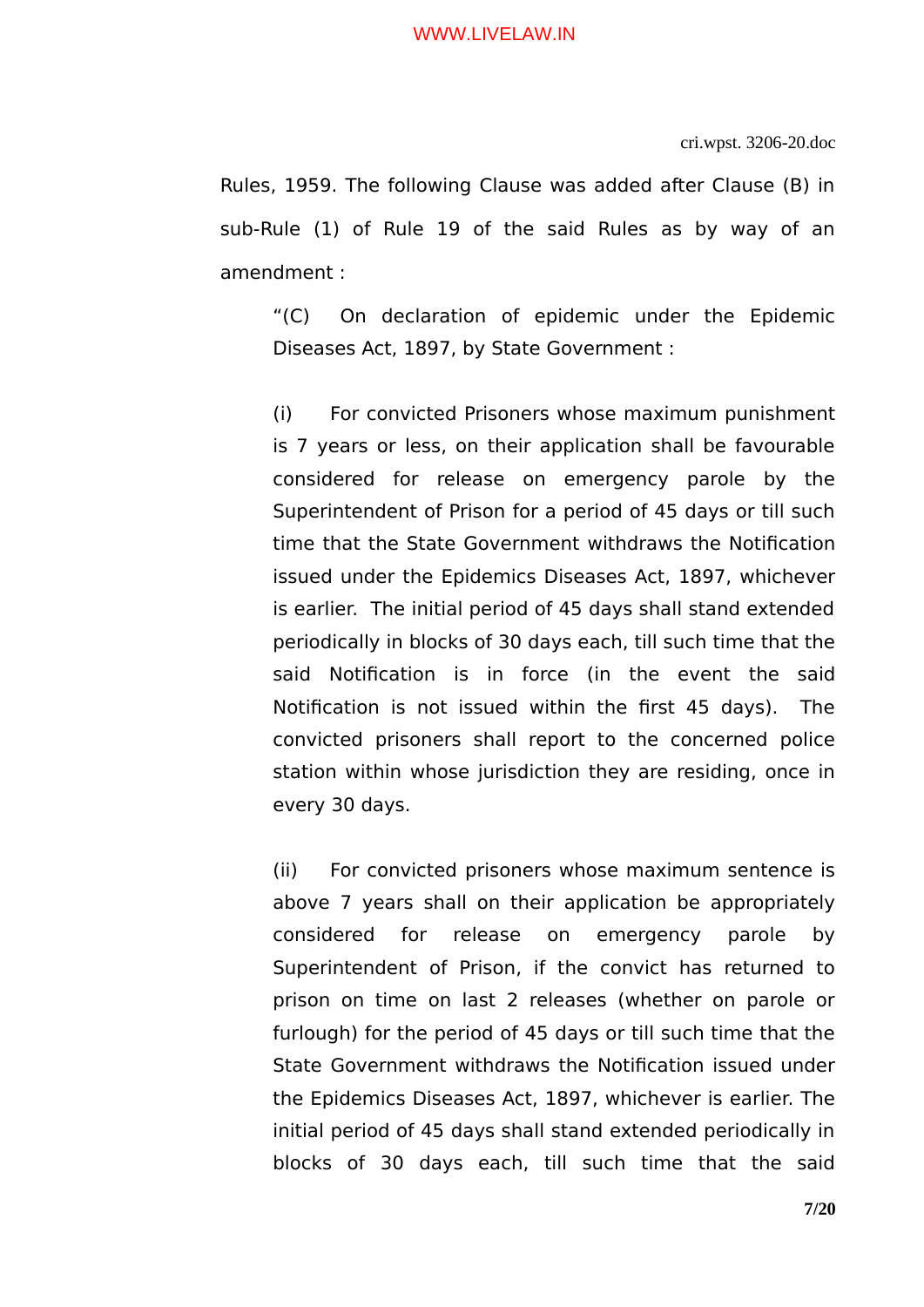cri.wpst. 3206-20.doc

Notifcation is in force (in the event the said Notifcation is not issued within the frst 45 days). The convicted prisoners shall report to the concerned police station within whose jurisdiction they are residing, once in ever 30 days.

Provided that the aforesaid directions shall not apply to convicted prisoners convicted for serious economic offences or bank scams or offences under Special Acts (other than IPC) like MCOC, PMLA, MPID, NDPS, UAPA etc (which provide for additional restrictions on grant of bail in addition to those under the Code of Criminal Procedure, 1973 (2 of 1974) and also presently to foreign nationals and prisoners having their place of residence out of the State of Maharashtra".

(emphasis supplied)

12. This Court in the case of **Vijendra Malaram Ranwa** (supra), considering the language of the proviso of the amended Rules and particularly in view of the fact that the offence under the POCSO Act is not mentioned in the proviso to Rule 19(1)(C) of the said Rules, was of the opinion that there should not be any impediment for releasing the petitioner on parole. It appears that the guidelines dated 11/5/2020 of the HPC were not placed for consideration before this Court when **Vijendra Malaram Ranwa** was decided.

13. Before we advert to the decision of this Court in the case of **National Alliance for People's Movements**, it would be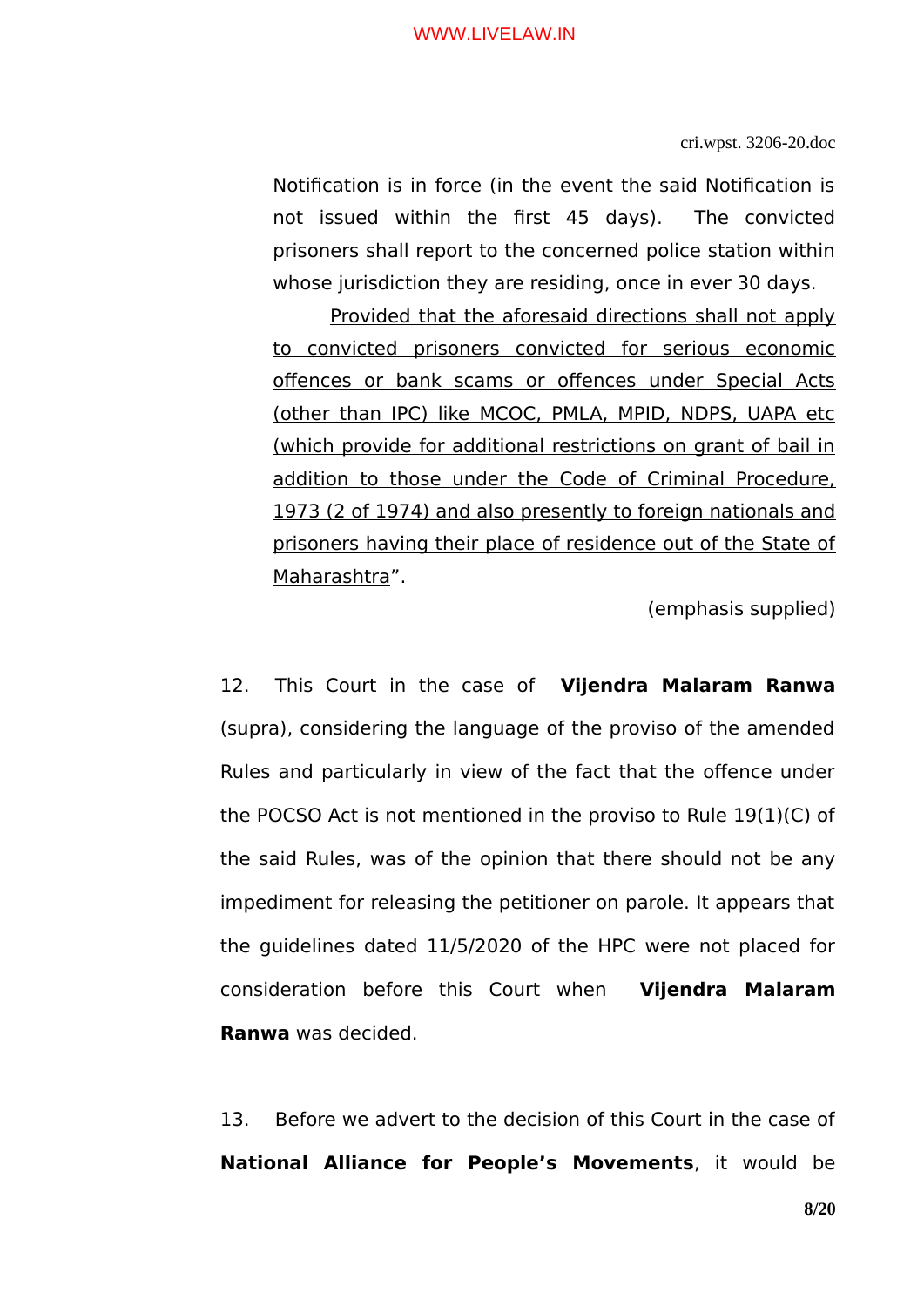pertinent to consider the decision in the case of **Sardar s/o. Shawali Khan**. The petitioner - convict claimed the benefit of the Notifcation dated 8/5/2020 contending that the proviso would not cover the cases of the prisoners convicted for the ofences under the provisions of the Terrorists and Disruptive Activities Act ('TADA' for short). In paragraph 5 it is held thus :-

"5. In the present matter, the petitioners are claiming the beneft of the Government Notifcation dated 8th May, 2020. In the said notifcation, there is a proviso and the said proviso is that the prisoners convicted for serious economic offences or bank scams or offences under Special Acts (other than Indian Penal Code) like MCOC, PMLA, MPID, NDPS, UAPA, etc. (which provide for additional restrictions on grant of bail in addition to those restriction available under the Criminal Procedure Code, 1973) and also presently to foreign nationals and prisoners having their place of residence out of the State of Maharashtra will not be entitled to get the beneft of this notifcation. Admittedly, the petitioners are the convicts under the provisions of TADA and they are sentenced to life imprisonment. Though specifically TADA is not mentioned in the notifcation, the Special Acts are mentioned in minutes of meeting of High Power Committee, dated 10th May, 2020. In the amendment to the Rule 4 of the Rules, in clause No.12, it is mentioned that prisoners, who are considered dangerous or have been involved in serious prison violence and who are convicted under Special Acts like Narcotic Drugs and Psychotropic Substances Act, 1985 (NDPS), rape, etc. are not entitled to get the beneft of Rule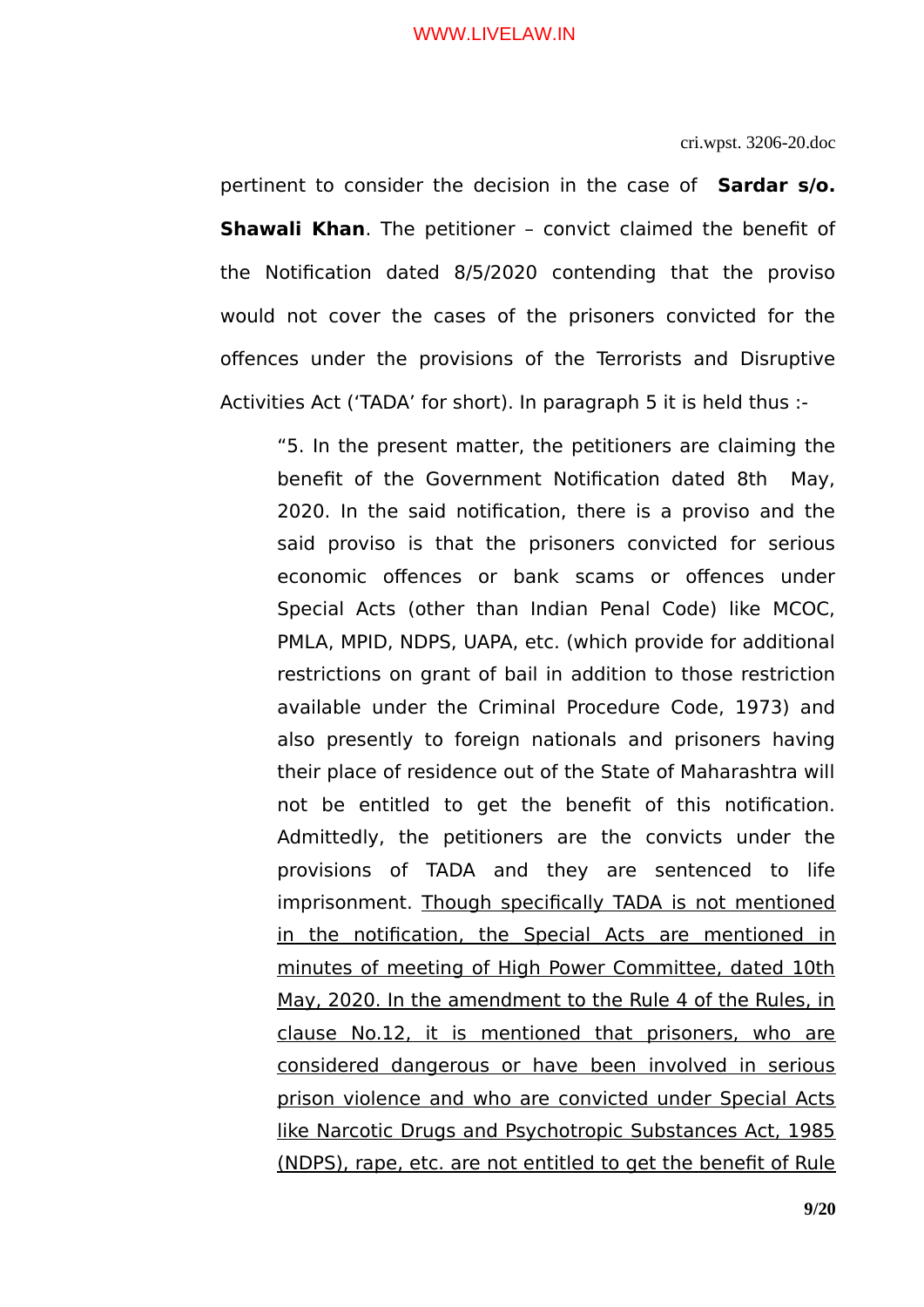cri.wpst. 3206-20.doc

4. Rule 4, which needs to be read with Rule 19 and it can be said that in Rule 4, initially there was no category like pandemic situation created by COVID-19 virus. Only due to Government Notifcation dated 8 th May, 2020, the prisoners can be considered for giving them emergency parole and such parole is subject to the condition mentioned in the notification itself. In view of this circumstance and aforesaid provisions, it cannot be said that vested right is given to the prisoners to get parole and some definite exceptions are created by the State. The words used in proviso are " like and etc.". Thus, the list of Special Acts given in the notifcation is not exhaustive and other special enactments which are similar in nature need to be considered and the authority has the power to say that TADA convict is also not entitled to get the beneft of Government Notification dated 8<sup>th</sup> May, 2020. For all these reasons, this Court hold that there is no need to interfere in the order made by the respondent. In the result, both the petitions stand dismissed."

(emphasis supplied)

14. It is thus seen that the decision in **Vijendra Malaram Ranwa** (supra) was not placed for consideration of this Court when **'Sardar s/o. Shawali Khan'** came to be decided.

15. Thereafter, in **Shubham s/o. Devidas Gajbhare** this Court had an occasion to consider whether the petitioner who was convicted for the offences punishable under Section 363,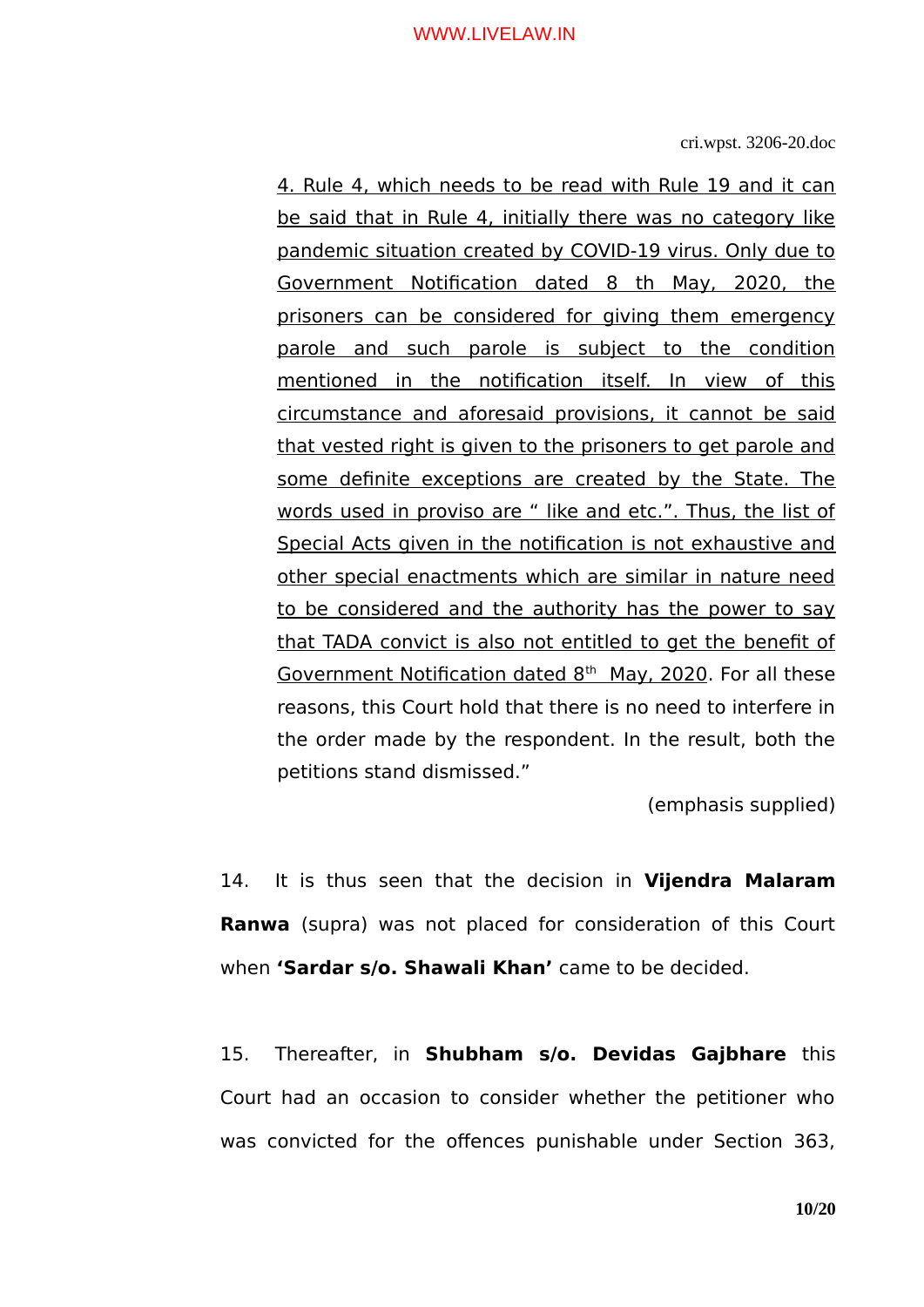366(A) and 376 of the IPC is entitled to the beneft of the emergency (Covid-19) parole. A reference was made to some cases decided by the Nagpur Bench in which relief of emergency parole was given even though there was conviction for the ofence of rape. Their Lordships considering the guidelines of the High Powered Committee dated 11/5/2020 and in the light of the Rule 4 (21) of the said Rules were of the opinion that the petitioner was not entitled to the beneft of emergency (Covid-19) parole. We may reproduce the order passed in **Subham's** case which reads thus:

"The petition is fled to challenge the order made by the respondent by which emergency parole is refused to the petitioner. Though no specifc ground is mentioned, in the column of ofences for which which sentence is given, it is mentioned that he is convicted for ofences punishable Under Sections 363, 366(A) and 376 of the Indian Penal Code. Last time, it was submitted by the learned Counsel by relying on the some cases decided by the Nagpur Bench of the Bombay High Court, in which relief of emergency parole was given even when there was conviction for ofence of rape, the petitioner is entitled for emergency parole. This Court has already held that though the term used is 'emergency parole' in Notifcation dated 8<sup>th</sup> May 2020, the other conditions mentioned in it show that prisoner needs to complete the term during which he could have availed either parole or furlough at least on two occasions. Furlough can be availed only when prisoner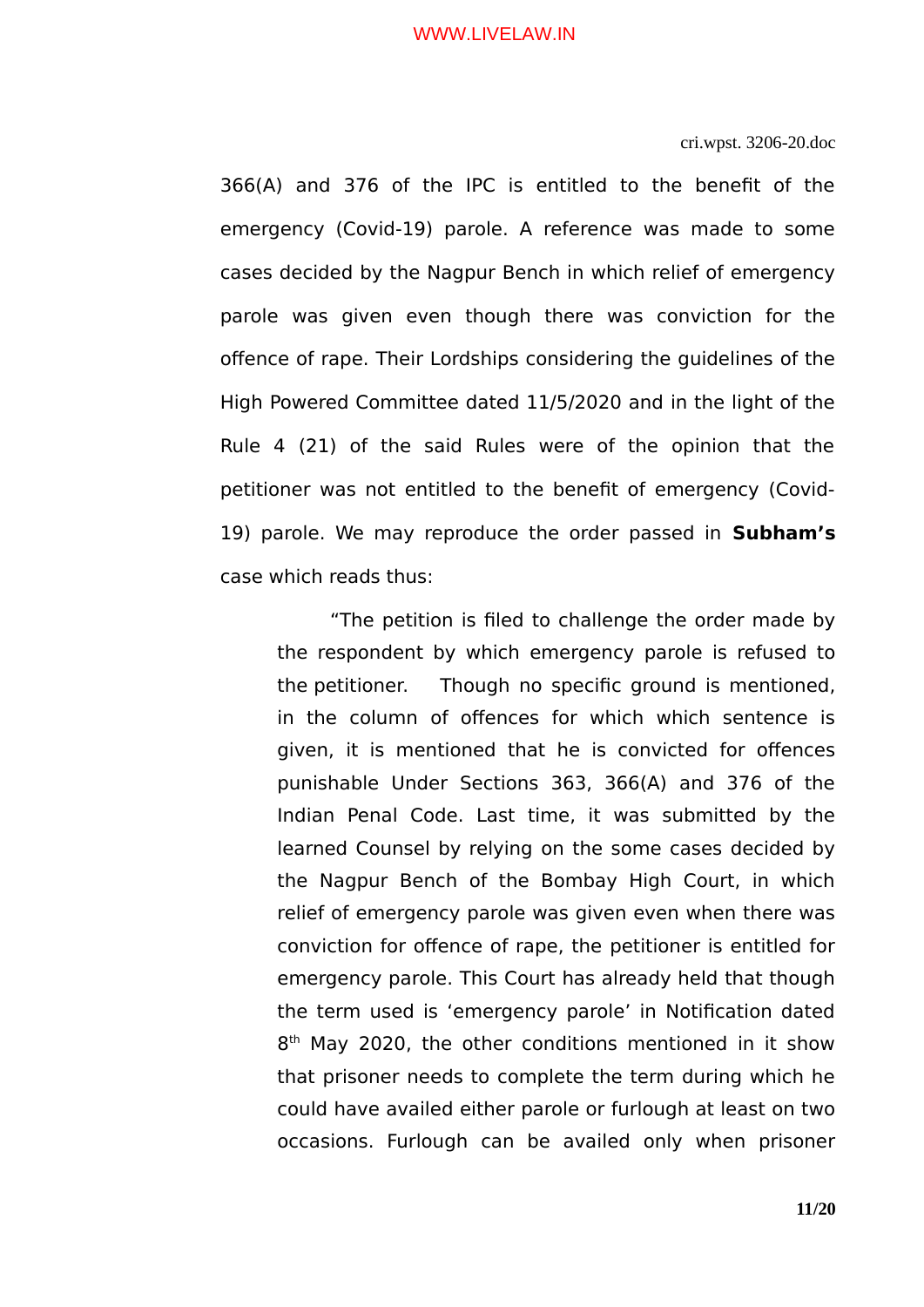completes jail term of three years.

In view of the nature of conditions imposed in Notifcation dated 8 th May 2020, the Rules of Parole and Furlough need to be seen for consideration of emergency parole under the Notification dated 8<sup>th</sup> May 2020. Rule 4(21) of the Maharashtra Prisons (Bombay Furlough and Parole) Rules, 1959 shows that when there is conviction for Sexual Offences against minor then benefit of the furlough cannot be given to such a prisoner. Today, the learned Addl. Public Prosecutor produced on record the new guidelines given by the High Power Committee constituted for present purpose. The guidelines dated 11 th May 2020 show that the Committee has advised not to give beneft when conviction is for offence punishable U/S. 366(A) and also U/S. 376 of I.P.C. In Rule 4(12), rape is also covered and so such convict is not entitled to get beneft of the parole and furlough. In view of these circumstances, this Court holds that no error can be found in the order made by the respondent. The writ petition stands dismissed."

(emphasis supplied)

16. We may now refer to the decision of the Division Bench of this Court in **National Alliance for People's Movements** (supra). Before Their Lordships lay a challenge to the exclusion of the prisoners convicted under the Special Acts from the beneft of release on emergency (Covid-19) parole in the context of the High Powered Committee guidelines in that, the decision will not apply to the convicts booked under TADA, MCOC, PMLA, MPID,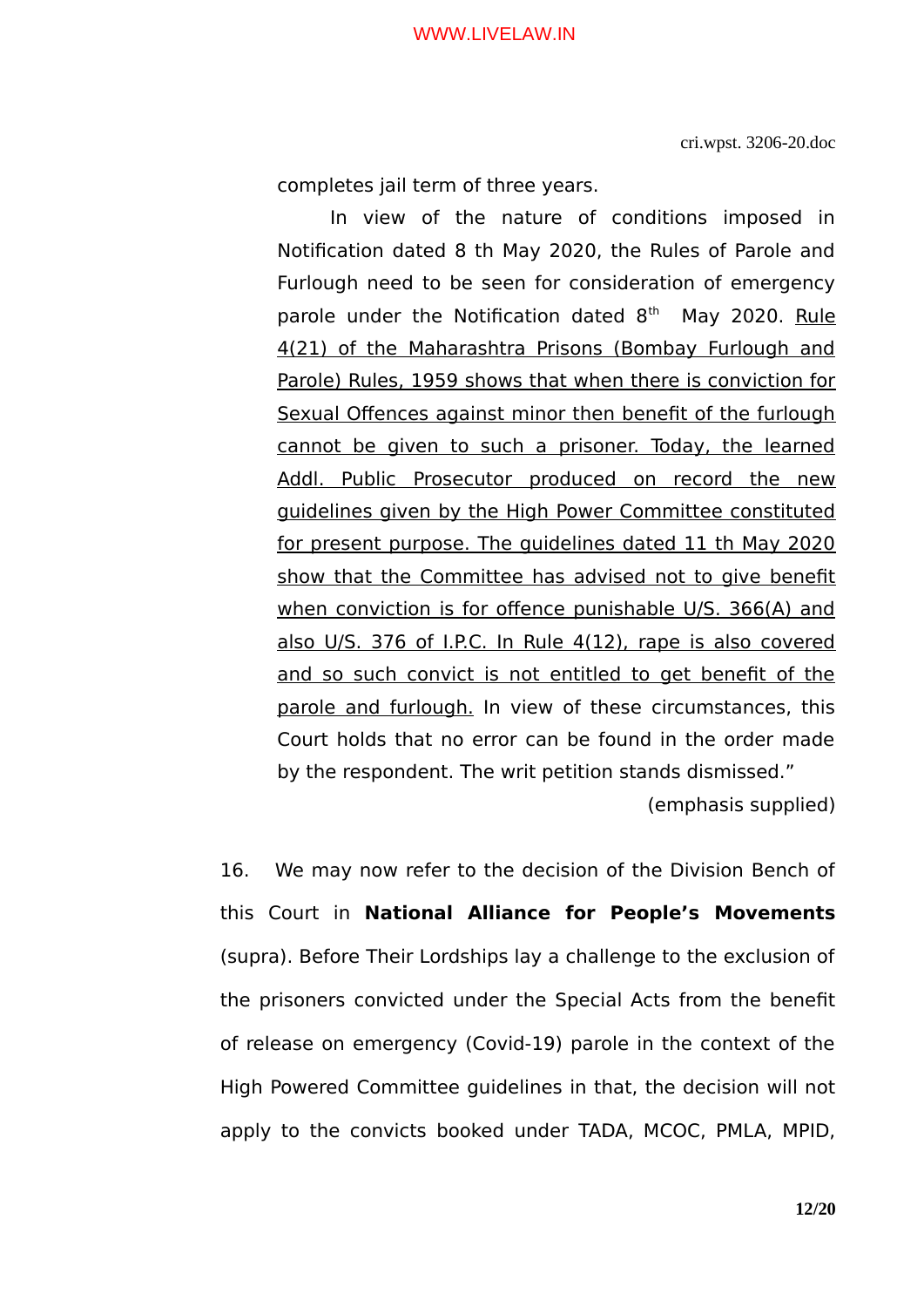NDPS, POTA, UAPA, POCSO Act, etc. or prisoners convicted thereunder. After an elaborate examination whether the classifcation of the ofences under the Special Acts satisfed the requirements of the reasonable classifcation, this Court in paragraphs 22, 23 and 24 held thus :

"22. For the purpose of examining whether the classifcation of ofences under the Special Acts satisfes the requirement of reasonable classifcation, it is necessary to see the purposes for which some of such Special Acts were enacted.

(i) The MCOC Act was enacted to make special provisions for prevention and control of, and for coping with, criminal activity by organized crime syndicate or gang.

(ii) The TADA was enacted to make special provisions for the prevention of, and for coping with, terrorist and disruptive activities.

(iii) The POTA was enacted to make provisions for the prevention of, and for dealing with, terrorist activities and for matters connected therewith.

(iv) The UAPA was enacted to provide for the more efective prevention of certain unlawful activities of individuals and associations and for dealing with terrorist activities.

(v) The PMLA was enacted to prevent money laundering and to provide for confscation of property derived from, or involved in, money laundering. Section 3 thereof provides that whosoever directly or indirectly attempts to indulge or knowingly assists or knowingly is a party or is actually involved in any process or activity connected with the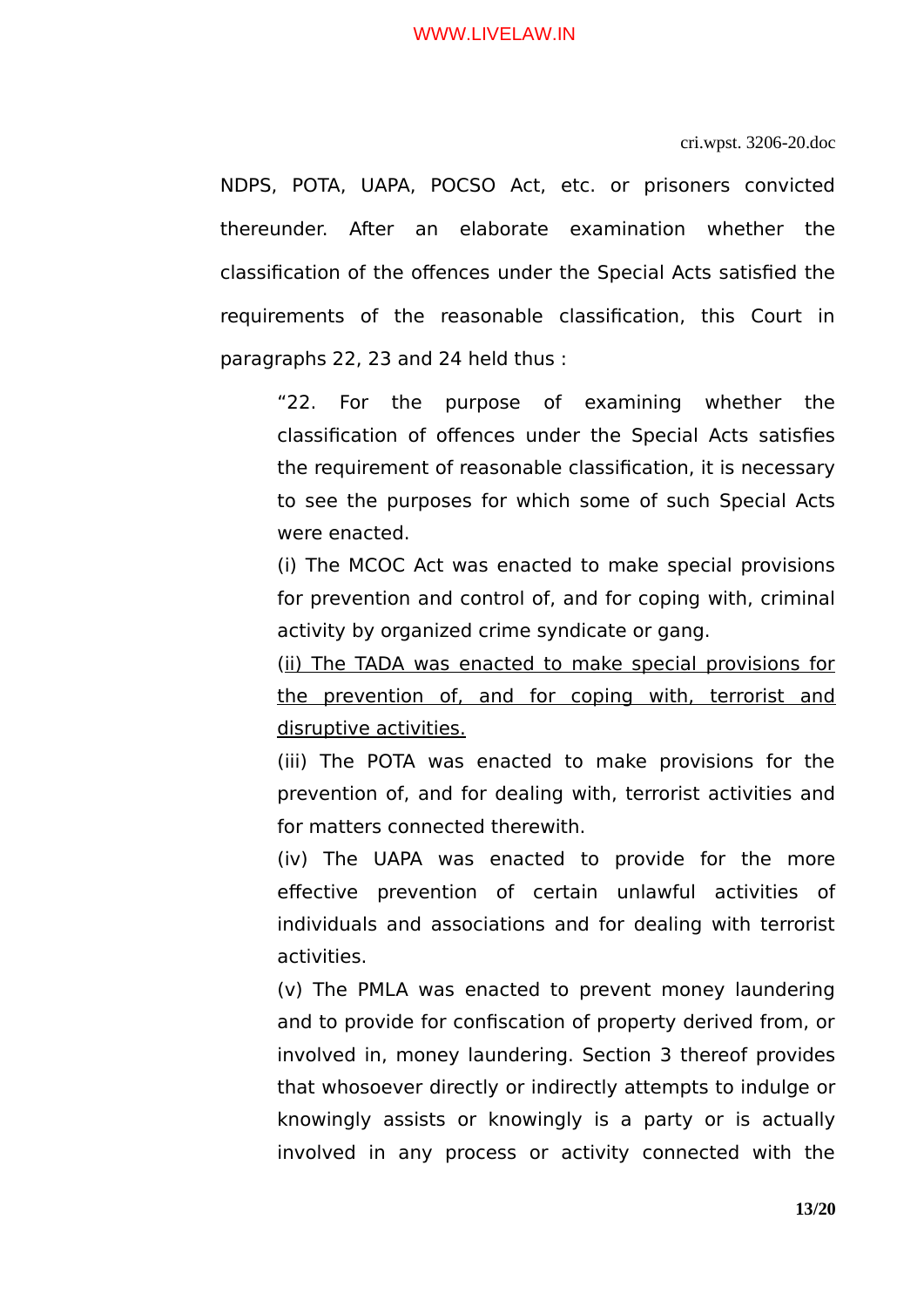proceeds of crime including its concealment, possession, acquisition or use and projecting or claiming it as untainted property shall be quilty of offence of money-laundering. (vi) The Explosive Substances Act inter alia provides punishment for causing or attempt to cause explosion likely to endanger life or property. The explosive substance/ special category explosive substance mentioned in the said enactment includes RDX, PETN, HMX, TNT, NTP, CE etc. (vii) The Anti-Hijacking Act, 2016 was enacted for dealing with the unlawful acts of seizure or exercise of control of aircraft which jeopardize safety of persons and property. (viii) The NDPS Act was enacted to make stringent provisions for the control and regulation of operations relating to narcotic drugs and psychotropic substances to provide for the forfeiture of property derived from, or used

in illicit traffic in narcotic drugs and psychotropic substances, to implement the provisions of the International Conventions on Narcotic Drugs and Psychotropic Substances and for matters connected therewith.

(ix) The MPID Act was enacted to protect the interest of depositors in the Financial Establishments and matter relating thereto.

(x) The POCSO Act was enacted to protect children from offences of sexual assault, sexual harassment and pornography and provide for establishment of Special Courts for trial of such offences and for matters connected therewith or incidental thereto.

23. We have set out herein above the purpose for which the said Special Acts were enacted as the same clearly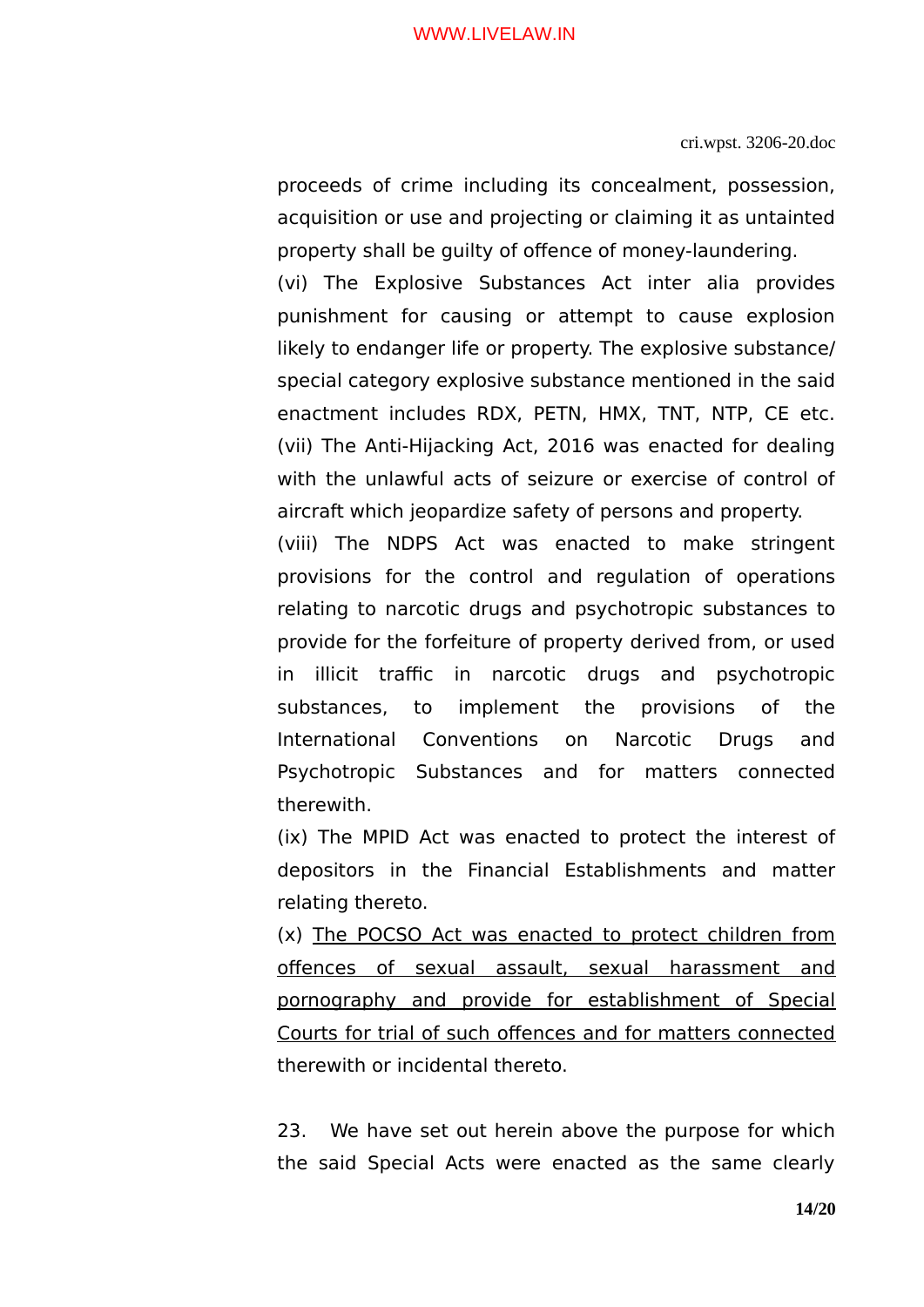justifies their classification as category to which the benefit of the emergency bail/parole is denied, as done by the HPC. These offences are totally different from offences punishable under the IPC, and commission of the said ofences afects the entire nation.

24. It is true that acts of commission/omission amounting to crime in terms of the extant laws are regarded as offences against the society; however, it is to be noted that the offences under Special Acts like MCOC Act, TADA, POTA, UAPA, PMLA, Explosive Substances Act, Anti Hijacking Act etc. all are against the nation and afects the very foundation of the State. Offences, which are sought to be checked by these Special Acts, cripple the economy of the State as well as the nation and afect the economic interest of the citizens. The said Special Acts excluded by the HPC from giving beneft from the emergency parole/bail are enactments relating to terrorist activities, relating to economic offences, socio-economic offences, crimes against women and children etc. The purposes for which the said Special Enactments were enacted as set out hereinabove clearly shows that the nature of offence and severity of the offence contemplated by these special enactments is totally different from the IPC offences. The submission of Mr. Talekar that there are no special provisions made to deal with the bail applications for the ofences falling under some of the Special Acts and the provisions of the Cr.P.C. are applicable, is not at all relevant aspect as what is contemplated by the Supreme Court is, classifcation of prisoners for giving beneft of emergency parole/bail inter alia on the basis of nature of ofence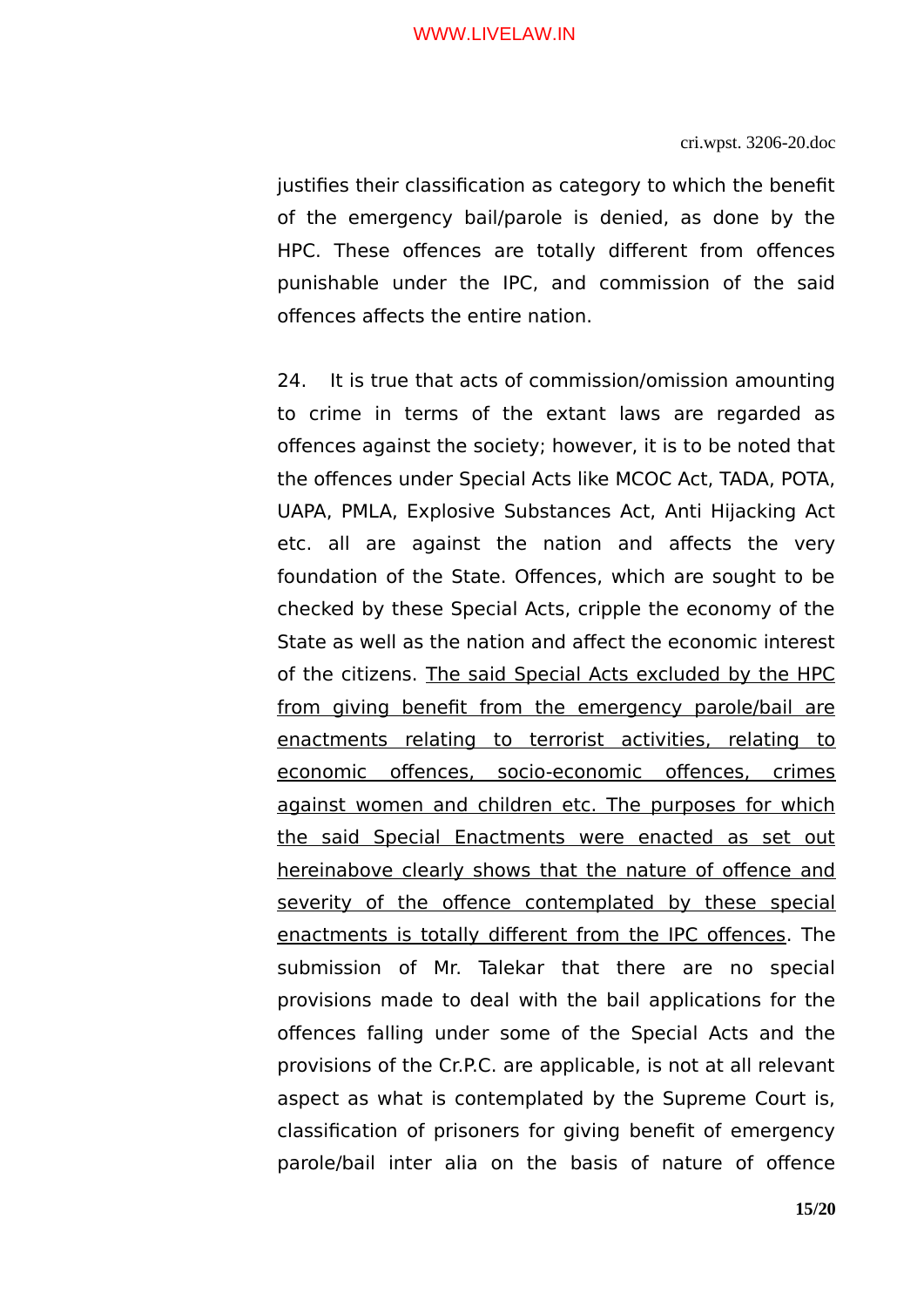and/or severity of the offence. Therefore, the submission that the classifcation or the categorization of these offences separately from other offences and labelling them as not eligible for release on emergency bail/parole is contrary to the rights of prisoners guaranteed by Article 14, is without any substance."

(emphasis supplied)

17. In a separate concurring opinion rendered by His Lordship The Chief Justice in '**National Alliance for People's Movements'**, this Court noted the strong exception taken by the learned counsel for the petitioner to the HPC carving out certain ofences which, according to it, would not qualify for interim bail and emergency parole during the pandemic as this determination is manifestly arbitrary, thus violating Article 14 of the Constitution, and contrary to tests of rationality and proportionality applied by the Supreme Court. This contention has been dealt with in paragraphs 4.4 and 4.5 which read thus :-

"4.4. The HPC while proceeding to comply with the orders of the Supreme Court, as of necessity, had to create groups  $\sim$  one group including classes of home inmates who could be considered for temporary release on bail/parole and the other, not entitled to such release  $\sim$  or else all the inmates of the correctional homes would have to be released in view of the pandemic. The intelligible diferentia is provided by classification of alleged offenders charged with offences that could be characterised as anti-national  $\sim$  those aiming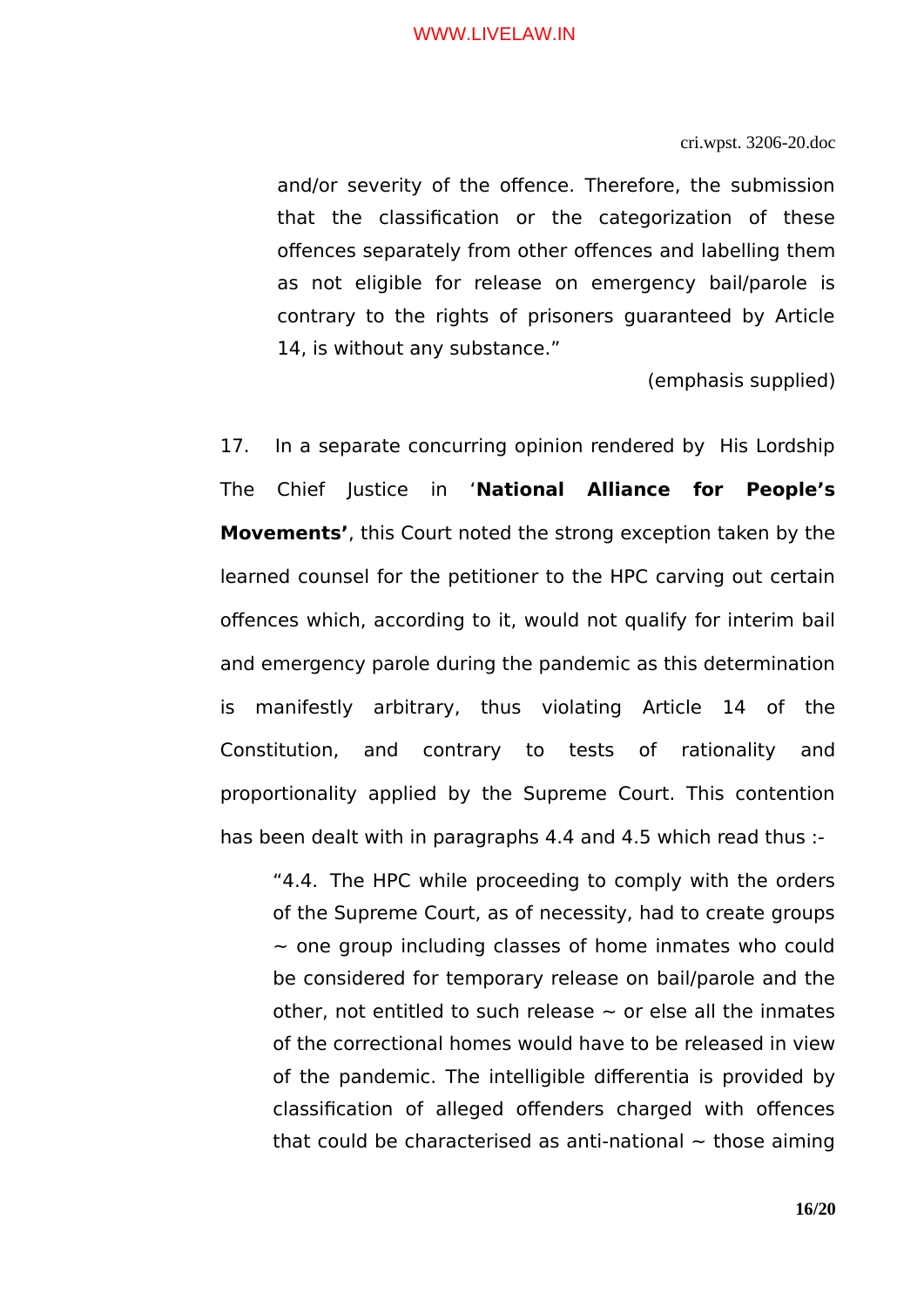to destabilize the economy of the country and/or forming a potential threat to the unity, integrity and sovereignty of the nation and/or by their criminal acts making themselves liable to be proceeded under the special enactments. In the opinion of the HPC, these inmates form part of the 'excepted category' who should continue to remain behind the bars despite the object of decongestion of correctional homes that the Supreme Court had in mind as well as to deny them the benefit of release looking at the object of prevention of activities directed towards causing economic loss, questioning and disrupting the sovereignty and territorial integrity of India and the nature of aggravated offence towards women and children. Manifestation of a fine balance is, thus, conspicuous by its presence.

4.5. To my mind, it could not have been and was never the intention of the Supreme Court that the pandemic notwithstanding, those awaiting trial because of their involvement in serious economic ofences/socio-economic offences, offences aimed at subverting the unity, integrity and sovereignty of India, offences against women and children, etc. or those convicted for such ofences should be temporarily released, ignoring the nature and the gravity of the offences with which they have either been charged or convicted. That is precisely the reason as to why the HPC was quided to bear in mind the nature of the offence and the severity of the offence. The order dated April 13, 2020 is eloquent that "certain prisoners" are to be released. In that view of the matter, the contention that unreasonable classifcation has been made is thoroughly misconceived." (emphasis supplied by us)

**17/20**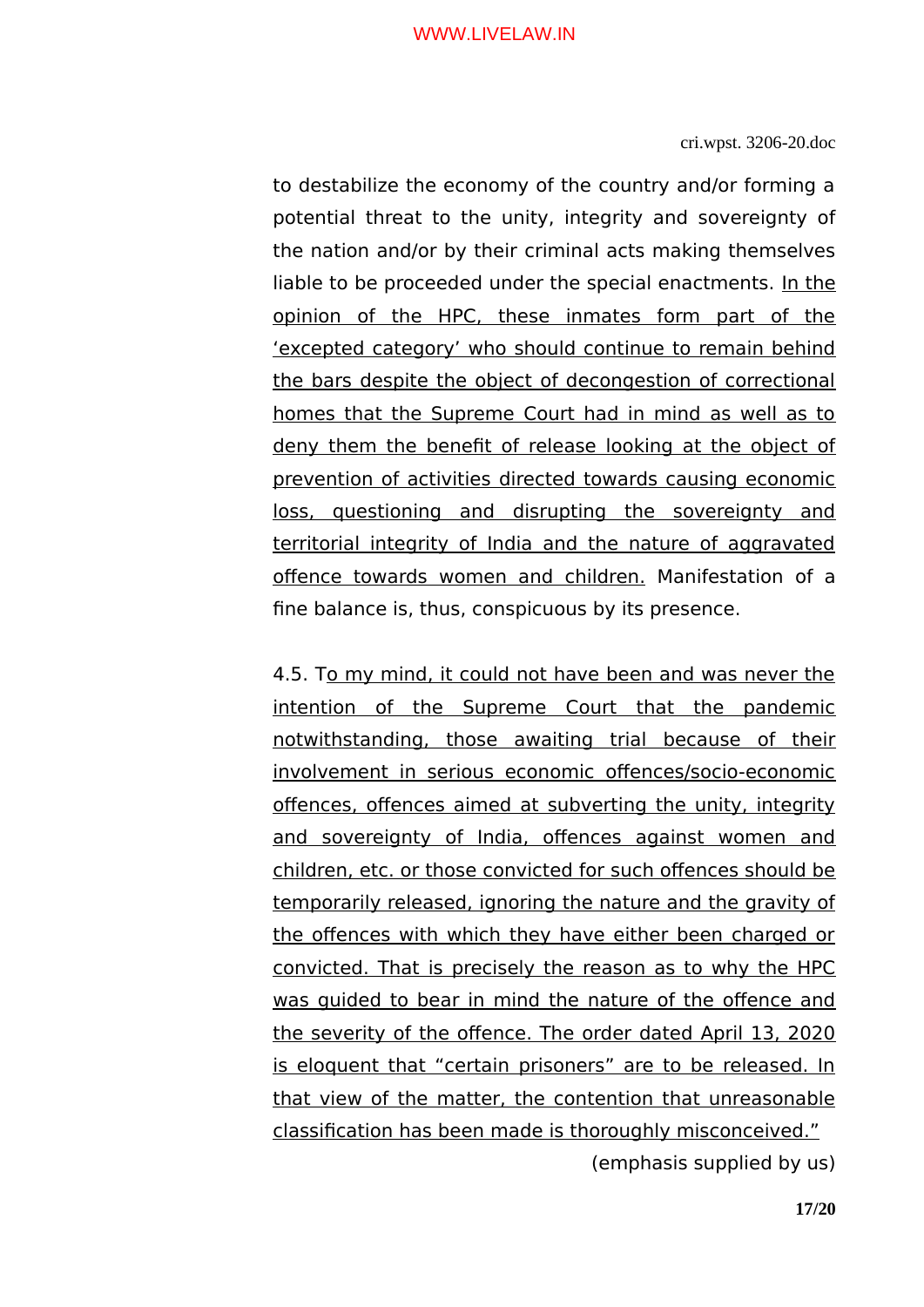18. The decision in **National Alliance for People's Movements'** was challenged before the Apex Court by way of **Special Leave Petition (Cri) No. 4116 of 2020** in the case of **National Alliance for People's Movements and others vs. State of Maharashtra & others[6](#page-17-0) .** The Apex Court by its judgment dated 22<sup>nd</sup> September, 2020 dismissed the Petition with observation that the petitioners are at liberty to submit representation to the HPC which would look into the same and arrive at a conclusion at its discretion depending on the need or otherwise to modify its guidelines.

19. We are of the opinion that the decision rendered in the case of **National Alliance for People's Movements** (supra) has an important bearing on the issue raised in this Petition. We also notice that there is an apparent confict in the decision rendered by the Division Bench in **Vijendra Malaram Ranwa**'s case and the one decided by the Co-ordinate Bench in the case of **'Sardar s/o. Shawali Khan'**. Like the 'TADA', 'POCSO' is a Special Act. In '**Vijendra Malaram Ranwa's** case it is held that as the offence under POCSO Act is not mentioned in the proviso which bars for grant of parole, the petitioner is entitled for release on emergency parole. However, in **'Sardar s/o. Shawali**

<span id="page-17-0"></span><sup>6</sup> 2020 SCC Online SC 763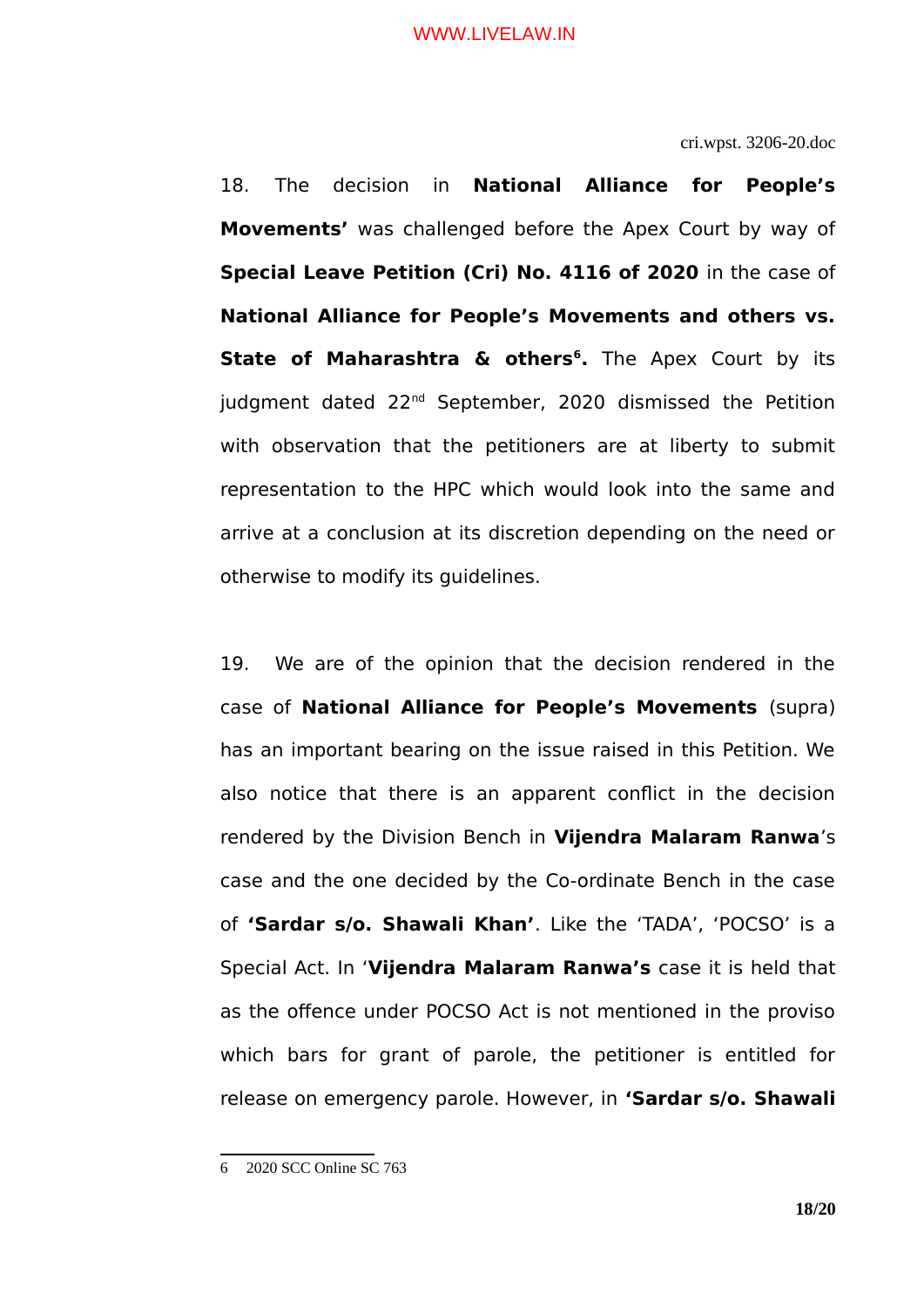**Khan'** this Court was of the opinion that the words used in proviso are "like and etc.", thus, the list of Special Acts given in the Notifcation is not exhaustive and other special enactments which are similar in nature needs to be considered and the authority has the power to say that TADA convict is also not entitled to get the benefit of Government Notification dated 8<sup>th</sup> May, 2020.

20. It is thus seen that the POCSO Act too is a Special Act like TADA. The decision in '**National Alliance for People's Movements'** has already stated the purpose for which the Special Acts were enacted. In Clause (x) of the paragraph 22 it is mentioned that the POCSO Act was enacted to protect children from ofences of sexual assault, sexual harassment and pornography and provide for establishment of Special Courts for trial of such ofences and for matters connected therewith or incidental thereto. The purpose for which TADA was enacted as the Special Act is also discussed.

21. No doubt, '**Vijendra Malaram Ranwa's'** case dealt with the ofences punishable under POCSO Act whereas **'Sardar s/o. Shawali Khan'** dealt with ofences punishable under TADA. Both being special Acts, we fnd conficting decisions in '**Vijendra**